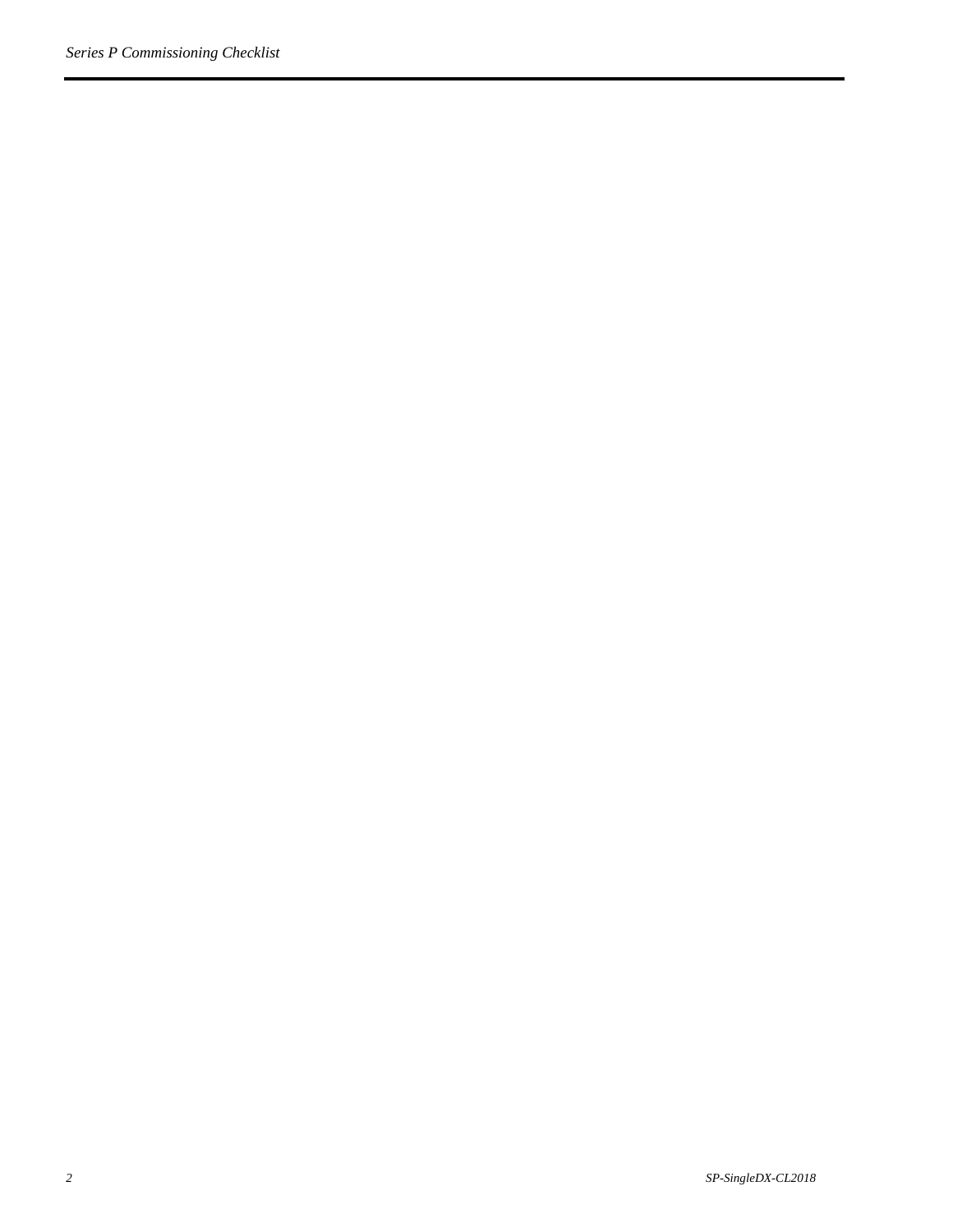## *Commissioning*



### **WARNING!**

**Do not run this equipment for longer than 6 hours, or use this equipment for regular operation, in the absence of a heat load for which the system is designed. Failure to comply with these instructions, or failure to follow the steps in this manual will void the manufacturer's warranty and may damage the equipment, or result in a reduced operating life of some components, leading to early equipment failure.** 



**Before switching on the unit, the following checklist should be completed by ClimateWorx authorized personnel only. Failure to do so may damage the unit and void the warranty.** 

|           | Model no. $\qquad \qquad :$                                                                              | Serial no. | $\frac{1}{2}$ . The contract of the contract of $\frac{1}{2}$                                                        |
|-----------|----------------------------------------------------------------------------------------------------------|------------|----------------------------------------------------------------------------------------------------------------------|
| Client    | A state of the state of the state of the state of the state of the state of the state of                 |            |                                                                                                                      |
| Location  | $\mathbf{F} = \mathbf{F} \times \mathbf{F}$ , and the set of $\mathbf{F} = \mathbf{F} \times \mathbf{F}$ | Unit no.   |                                                                                                                      |
| Tested by | ٠<br>A state of the state of the state of the                                                            | Date       | ٠<br>the contract of the contract of the contract of the contract of the contract of the contract of the contract of |

#### *General*



Switch off main power isolator and all branch circuit breakers/fuses.

- $\Box$  Remove all transit bolts and fixtures..
- $\Box$  Check for smooth rotation of fan wheels  $\&$  motors.
- Check drain pipe connected and fitted with 100mm minimum air trap.
- Verify water flows away freely from drain pipe.
- Check air filter fitted and direction of airflow pointing into the unit.
- Check all electrical connections are tight.
- Check main power and interconnecting control wires installed are suitably sized to cope with the imposed load marked on the unit serial plate.
- Verify any short circuit in power branch circuits and control transformer circuits.
- Check supply voltage within  $\pm 10\%$  of the values marked in the unit serial plate.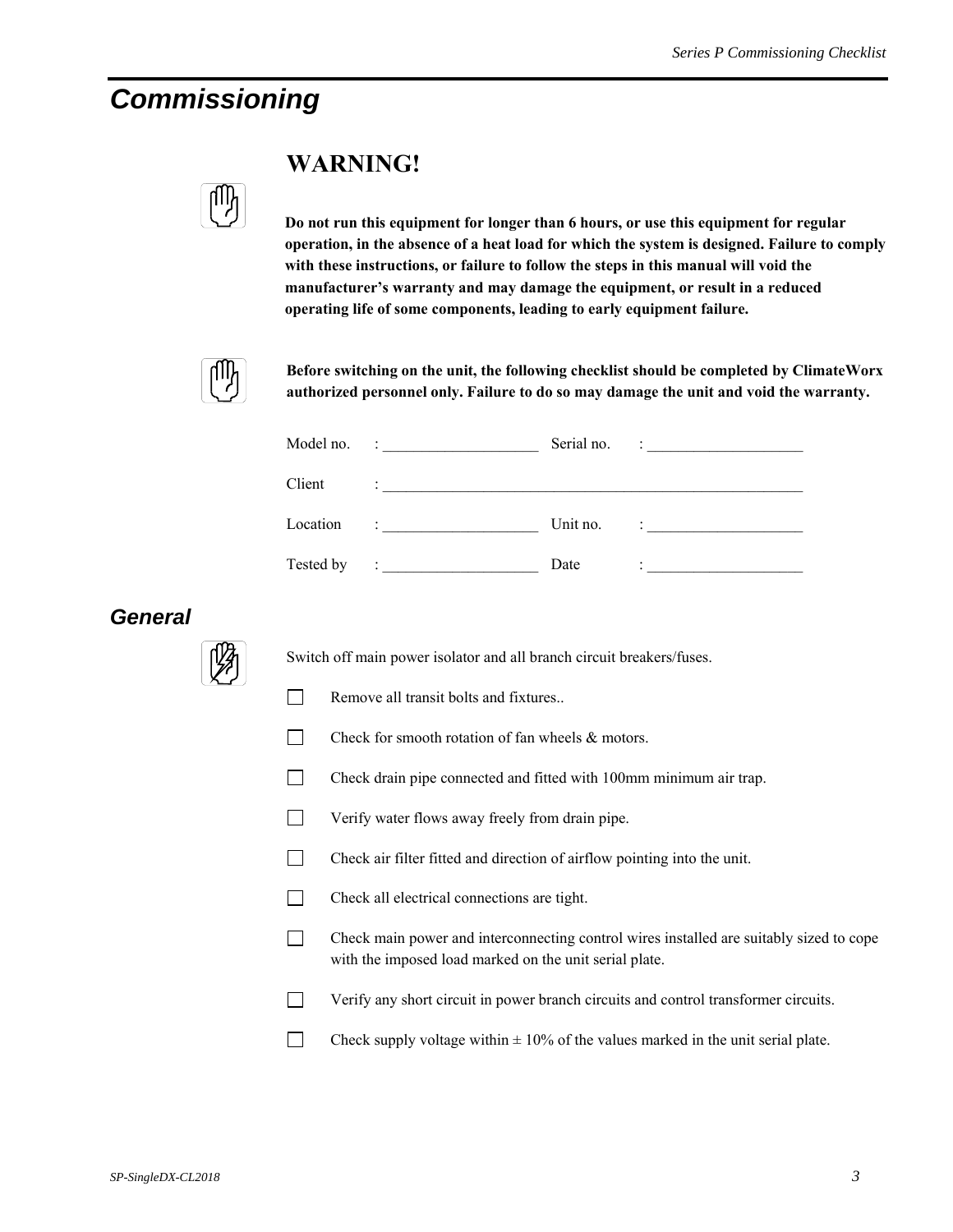| Record supply voltage : L1 - L2 : |             |  |
|-----------------------------------|-------------|--|
|                                   | $L2 - L3$ : |  |
|                                   | $L3 - L1$ : |  |



The fan(s) and motor(s) will start after the following procedure. Make sure the fan(s) and motor(s) is ready to run.

Switch on the control transformer and all the fan circuit fuses/breakers, and power up the unit. The unit is factory programmed to automatic startup when power applied. Manually turn on the unit if necessary.

Check that rotation direction of the fan(s) is correct. Adjust potentiometer to meet specified air flow.

Record the input and output voltage of transformers :

| Transformer TX1 - | Primary                |  |  |
|-------------------|------------------------|--|--|
|                   | Secondary tapping 1 :  |  |  |
|                   | Secondary tapping $2:$ |  |  |

 $\Box$  Record the main fan motor running current :

| Fan 1                 | L1:<br>А    |
|-----------------------|-------------|
|                       | $L2$ :<br>A |
|                       | $L3$ :<br>А |
| Fan 2 (if applicable) | L1:<br>А    |
|                       | $L2$ :<br>А |
|                       | $L3$ :<br>А |

Test "Low airflow" alarm.

Test "Filter dirty" alarm.

 Check calibration of temperature and humidity sensors. See Maintenance Guide for calibration procedure.

Review Voltage % reading on page 1 of settings. If the reading is less than 95% or greater than 105% go to the setting page 6, log in with level 1 password and scroll down until you get to item "Volt adjust". Adjust this setting until the reading on page 1 of settings is within the range above (adjusting up decreases percentage on readings and adjusting down increases percentage on readings).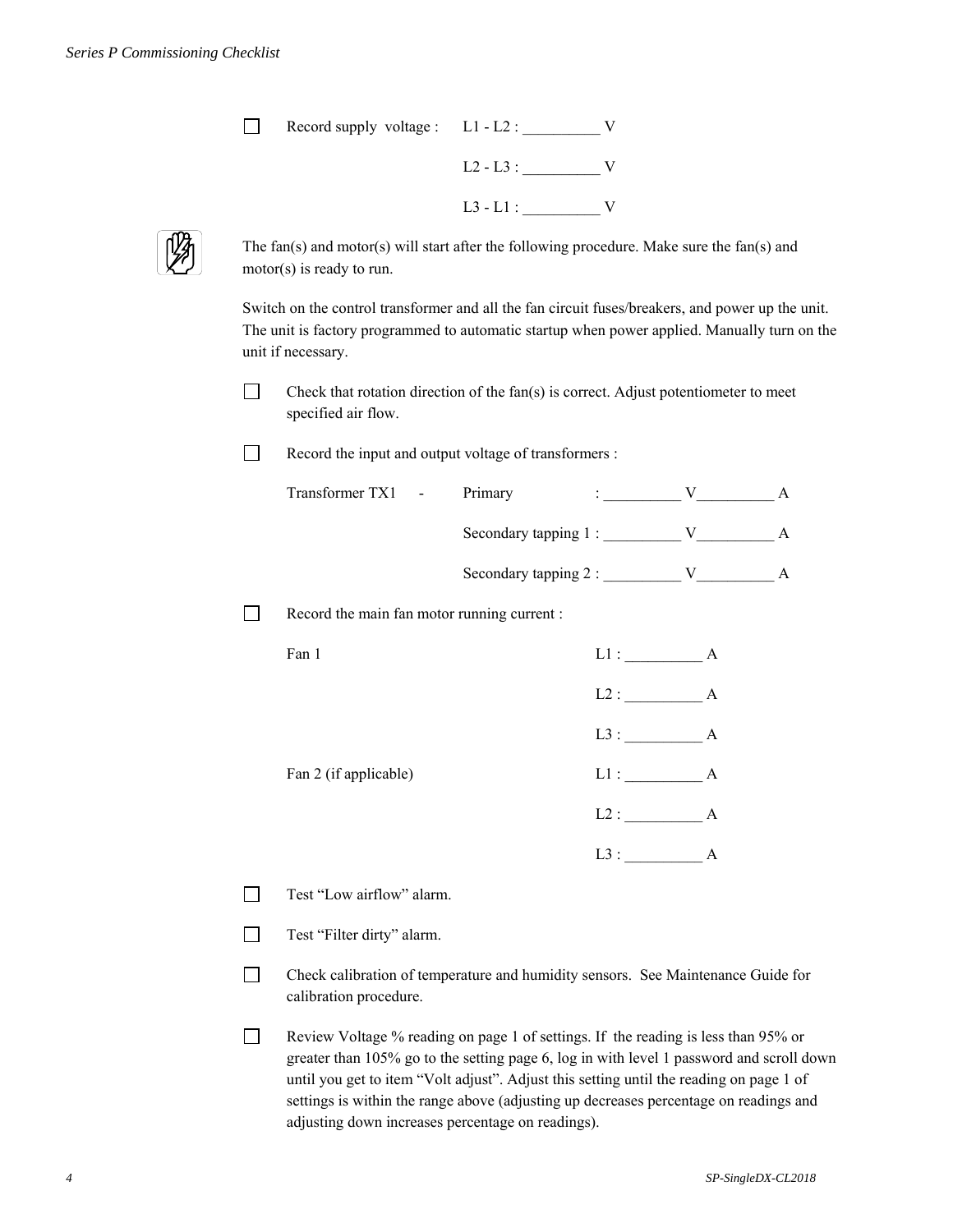#### *Air-cooled condenser*

Make sure the main isolator on the condenser power box is switched off.

Check that condenser fans rotate freely.

Check supply voltage within  $\pm 10\%$  of the values marked in the unit serial plate.

| Record supply voltage : L1 - L2 : |             |  |  |
|-----------------------------------|-------------|--|--|
|                                   | $L2 - L3$ : |  |  |
|                                   | $L3 - L1$ : |  |  |

Insert a jumper wire on the condenser interlock terminals. Switch on the main isolator on the condenser power box.

 $\Box$  Check the rotation direction of the condenser fans. Interchange two power wires if the rotation is reversed.

Record the running current of the condenser fan motors

Fan 1 -L1 : <br>A L2 : <br>A L3 : <br>A Fan 2 -L1 : \_\_\_\_\_\_\_\_\_\_ A L2 : \_\_\_\_\_\_\_\_\_\_ A L3 : \_\_\_\_\_\_\_\_\_\_ A Fan 3 -L1 : <br>A L2 : <br>A L3 : <br>A

 Switch off the main isolator and remove jumper wire. Switch on main isolator again for commissioning of the refrigeration system.

Record the cut in pressure settings of the condenser fans

Stage 1 : \_\_\_\_\_\_\_\_\_\_\_\_\_ psig

## Stage 2 : psig

#### *Refrigeration system*

 $\Box$  Check signs of oil leak

Follow the instruction in the section "Charging" in the Installation guide to properly charge the refrigeration circuit if this has not been done already. It is generally the responsibility of the installing contractor to assure the proper charging of the system.



**Check refrigerant lines** 

Follow the instruction in the section "Refrigerant Pipe work Installation" in the Installation guide to ensure the proper placement of traps in the pipe work, proper pipe sizes have been used and that the lines have been connected properly (hot gas to hot gas, liquid to liquid etc.).

**Cooling Only:** Switch on main power isolator to turn on the unit. Adjust the temperature setpoint to energize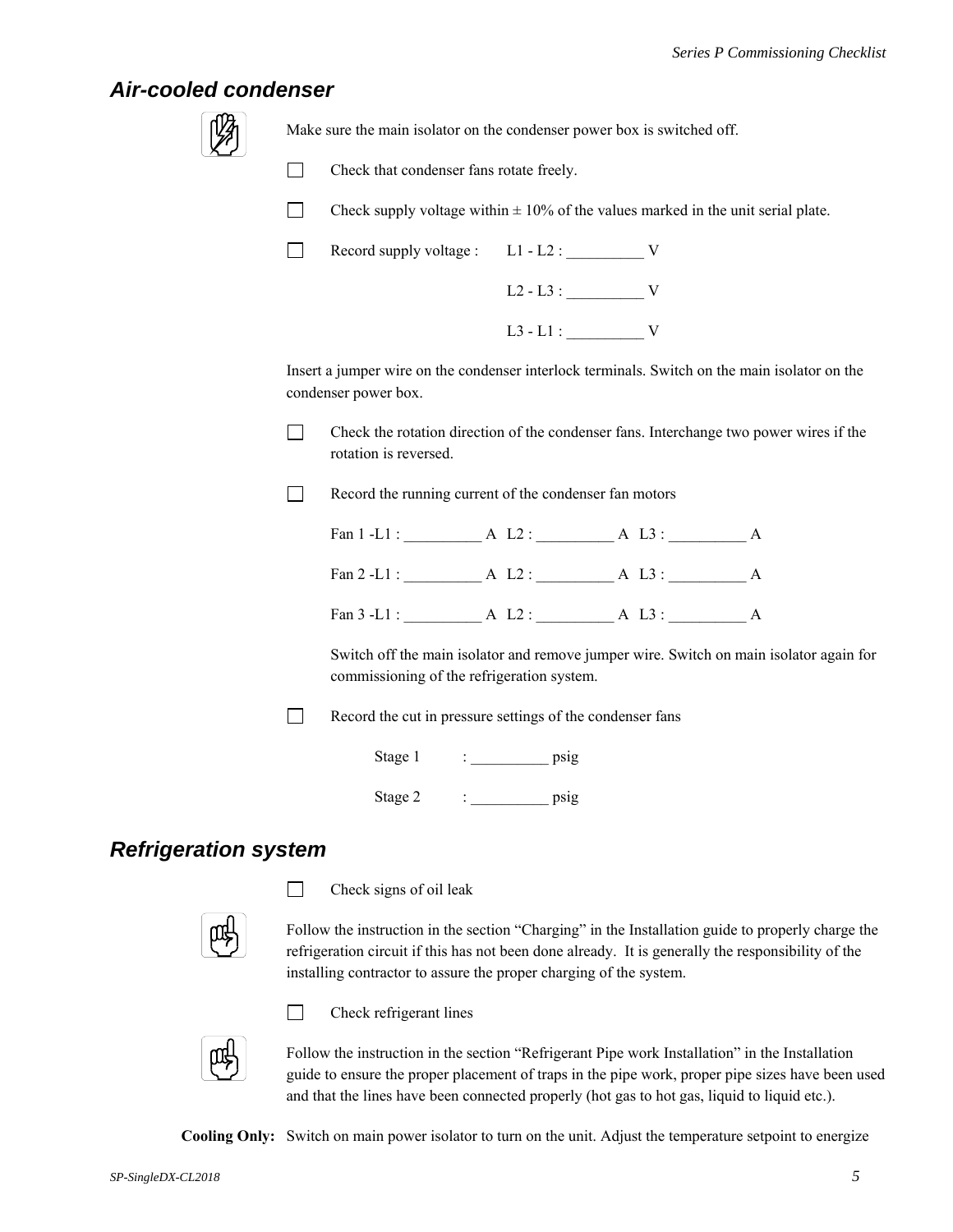|                | the compressor. Ensure humidity setpoint is well above actual to ensure dehumidification<br>demand is zero.                                                                                                                                     |  |  |  |  |
|----------------|-------------------------------------------------------------------------------------------------------------------------------------------------------------------------------------------------------------------------------------------------|--|--|--|--|
| $\mathsf{L}$   | Check that rotation direction of the compressor is correct. Interchange two power wires<br>if the rotation is reversed.                                                                                                                         |  |  |  |  |
|                | Record the compressor operating pressures:                                                                                                                                                                                                      |  |  |  |  |
|                | Normal refrigerant operating pressures at 22°C (72°F), 50% R.H are:                                                                                                                                                                             |  |  |  |  |
|                | R-407C: Suction Pressure 65 to 70 psig / Discharge Pressure 255 to 285 psig                                                                                                                                                                     |  |  |  |  |
|                | Note: Discharge pressure may vary with outdoor ambient conditions. Adjustment to the low<br>ambient control device (regulating valve, manual bypass valve if equipped, condenser<br>fan speed control or condenser ORI valve) may be necessary. |  |  |  |  |
|                |                                                                                                                                                                                                                                                 |  |  |  |  |
|                | Suction<br>suction port)                                                                                                                                                                                                                        |  |  |  |  |
|                | Liquid Line : psig                                                                                                                                                                                                                              |  |  |  |  |
|                | $\circ$ C                                                                                                                                                                                                                                       |  |  |  |  |
|                | Record room conditions:                                                                                                                                                                                                                         |  |  |  |  |
|                |                                                                                                                                                                                                                                                 |  |  |  |  |
| $\blacksquare$ | Record the superheat: Normal superheat is $10-12^{0}F(10-15^{o}F$ at Compressor)                                                                                                                                                                |  |  |  |  |
|                | $\mathrm{^{\circ}F}$                                                                                                                                                                                                                            |  |  |  |  |
|                | Record the subcooling: Normal subcooling is $12-19^0F$                                                                                                                                                                                          |  |  |  |  |
|                | °F                                                                                                                                                                                                                                              |  |  |  |  |
|                | Record the compressor running current                                                                                                                                                                                                           |  |  |  |  |
|                | $L1:$ A $L2:$ A $L3:$ A                                                                                                                                                                                                                         |  |  |  |  |
|                | Compressor: Test "Low pressure" alarm.                                                                                                                                                                                                          |  |  |  |  |
|                | Compressor: Test "High pressure" alarm.                                                                                                                                                                                                         |  |  |  |  |
|                | Reset temperature and humidity setpoints.                                                                                                                                                                                                       |  |  |  |  |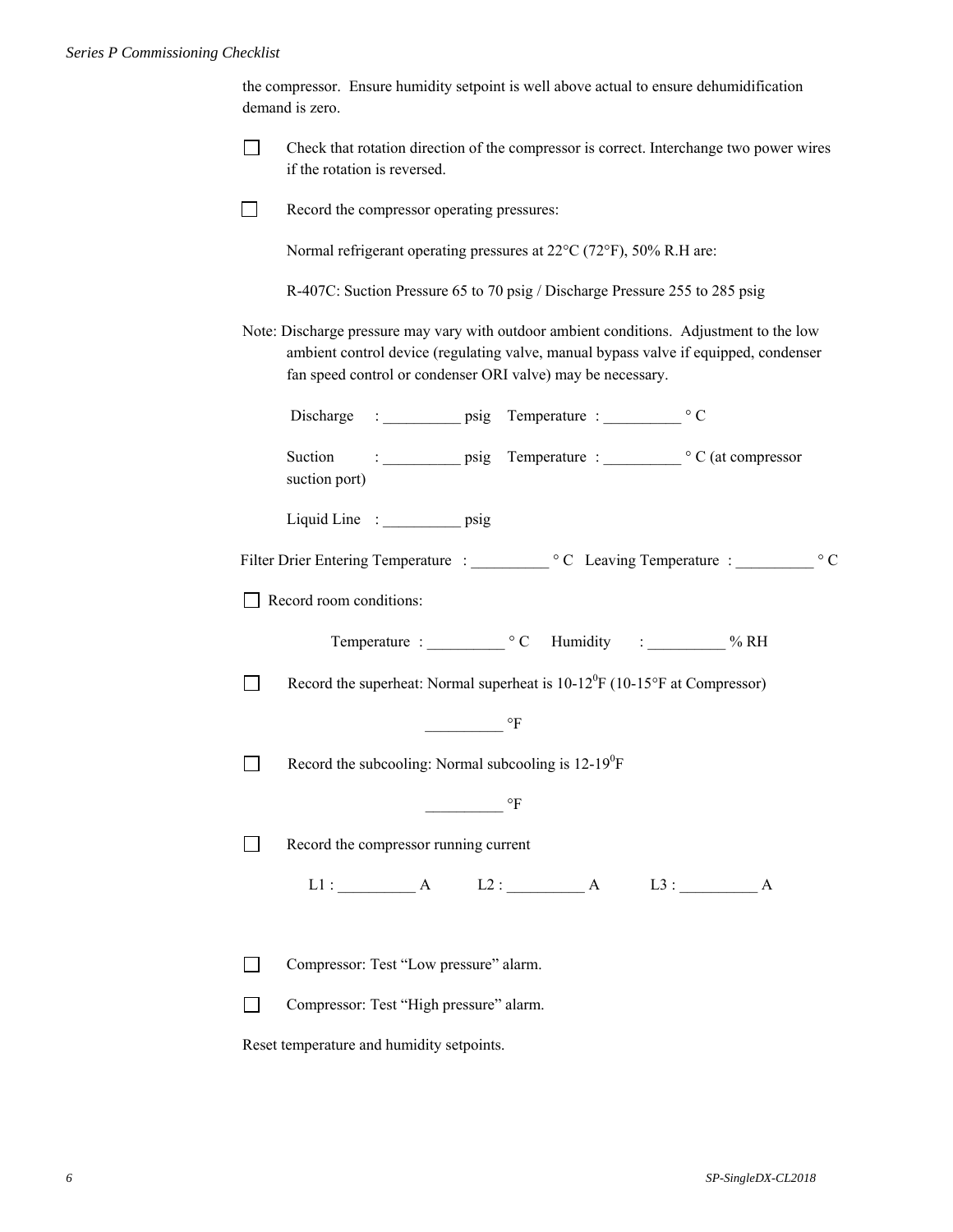

 $\Box$  Check for touching Pipes

Once charging and adjusting of the refrigeration circuit is complete make sure that all pipes, distributor tube and capillary lines are not in contact with each other or other objects that will result in premature failure from wear. It is the responsibility of the installing contractor to assure this step has been followed.

#### *Electric heater*

Switch on main isolator, control transformer, fan and heater circuit breakers/fuses only. Adjust temperature setpoint to energize the heaters.

For SCR controlled and step controlled reheat:

Switch on the main isolator and control transformer circuit breakers/fuses. Switch to {Testmode} tab and move cursor to heating analogue output symbol (see User guide for details).

- **Press the "Auto" selection box to switch to manual override operation.**
- $\Box$  Adjust the output to 35% by pressing the "+" key and check the heater current and record below.
- $\Box$  Adjust the output to 66% by pressing the "+" key and check the heater current and record below.
- $\Box$  Adjust the output to 100% by pressing the "+" key and check the heater current and record below.
- **Press the "Auto" selection box to return the output to automatic operation.**
- Record heaters running current below:

Note: Units with SCR reheat will demonstrate pulsating current. The pulse rate will change as the demand changes. This is normal.

| 33% Demand | 66% Demand | 100% Demand |   |
|------------|------------|-------------|---|
| L1:        | $A L1$ :   | A Ll:       | A |
| L2:        | A L2:      | A L2:       | A |
| $L3$ :     | A L3 :     | A L3:       |   |

Test "Heater overheat" alarm

Reset temperature setpoint.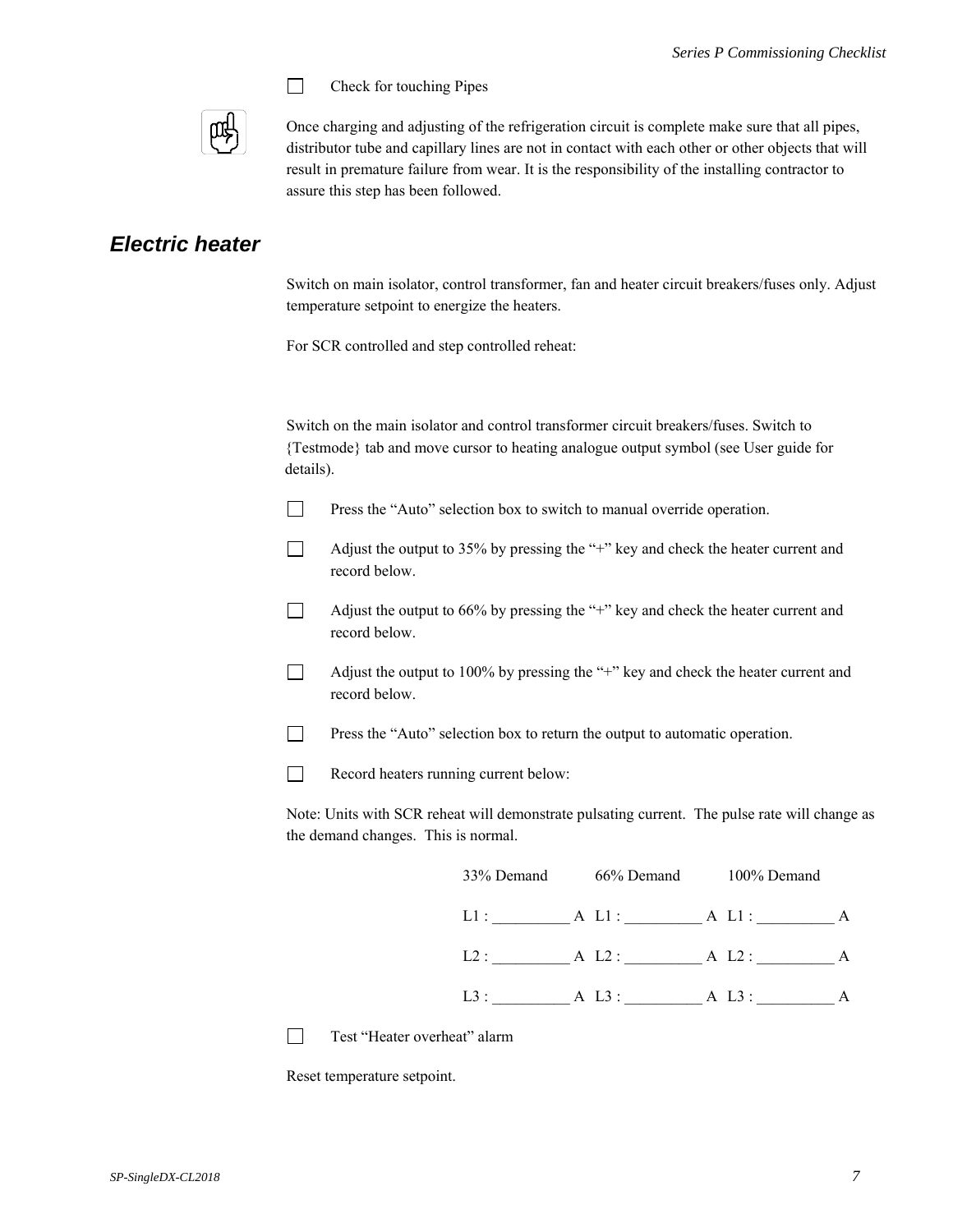#### *Humidifier*

Switch off the main power isolator.

 Check that humidifier water supply line is connected and supply water pressure is adequate.

Switch on main isolator and control transformer circuit breakers/fuses.

Switch on the fan circuit breaker and humidifier circuit breaker. Adjust the humidity setpoint to energize the humidifier.

- Check humidifier fill valve operation (energizes after a 3 minute time delay).
- $\Box$  Check humidifier water level control.
- Record humidifier running current L1 : \_\_\_\_\_\_\_\_\_\_ A
	- $L2:$  A
	- L3 : \_\_\_\_\_\_\_\_\_\_ A(20 lb/hr units only)
- Test "Boiler dirty" alarm. ( Change "Boiler Dirty T", see instructions in M52 User Guide, to "0"sec. Alarm should activate in approximately 4 minutes when the water is at high level).
- Note: If Boiler Dirty Alarm activates during normal start-up the "Boiler Dirty T" default setting may need to be increased. See M52 User Guide.

Reset humidity setpoint and Boiler Dirty T

#### *Settings Summary*

The following tables summarize the settings in each page. Record the current settings. Use this as a reference in the future if any settings get changed. Record any new settings and keep record with the equipment.

| Page 3 :            | Configuration 1 | Date:          |                 |                       |  |
|---------------------|-----------------|----------------|-----------------|-----------------------|--|
| <b>Description</b>  | Range           | <b>Default</b> | <b>Units</b>    | <b>Actual Setting</b> |  |
| No. of duty unit    | $1 - 16$        |                |                 |                       |  |
| *Temp. set point    | $12 - 30$       | 22             | $\rm ^{\circ}C$ |                       |  |
| *Temp. set point    | 53-86           | 72             | $\circ$ F       |                       |  |
| Humid. Set point    | $30 - 80$       | 50             | % RH            |                       |  |
| Ht/Dehum/Hum Fan    | 10-100          | 80             | $\%$            |                       |  |
| <b>Standby Fan</b>  | $0-100$         | 10             | $\frac{0}{0}$   |                       |  |
| Cooling Min Fan     | 10-100          | 65             | $\frac{0}{0}$   |                       |  |
| Cooling Max Fan     | 10-100          | 90             | $\%$            |                       |  |
| CW Valve Start - Pt | 10-100          | 20             | $\frac{0}{0}$   |                       |  |
| Discharge Set - Pt  | 10-500          | 275            | Ps              |                       |  |
| Discharge Dead Bd   | $1-50$          | 10             | Ps              |                       |  |
| Water Reg Min AO    | 10-100          | 20             | $\frac{0}{0}$   |                       |  |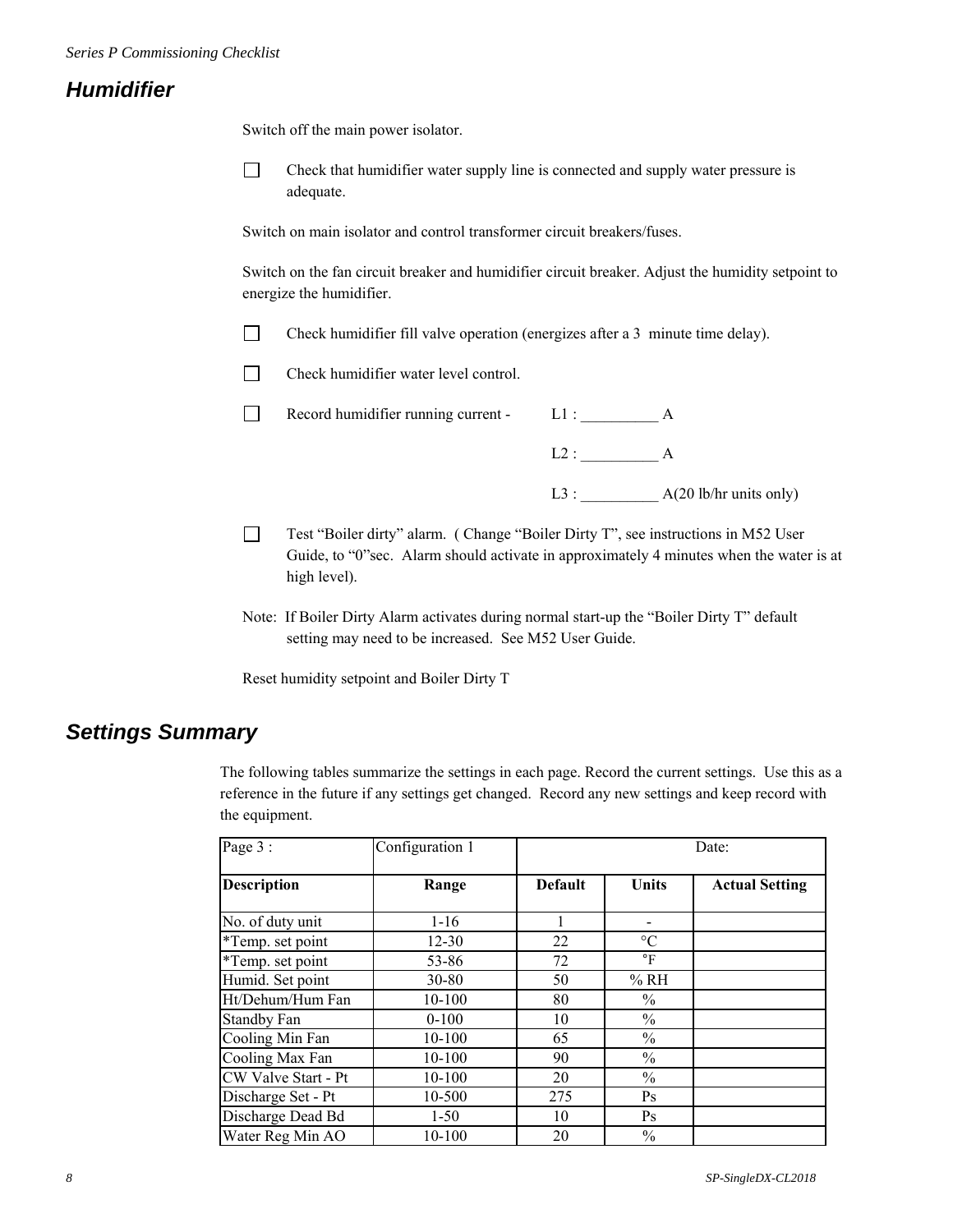| Comp Max Speed | 0-7200 | 5400 | RPM |  |
|----------------|--------|------|-----|--|
| Comp Min Speed | 0-7200 | 800  | RPM |  |
| Comp Hum Speed | 0-7200 | 3600 | RPM |  |

\*Display changes to °F when Temp Units on Page 3 settings is set to °F

| Page 4:                | Configuration 2                 |                 |         |                       |
|------------------------|---------------------------------|-----------------|---------|-----------------------|
| <b>Description</b>     | Range                           | <b>Default</b>  | Units   | <b>Actual Setting</b> |
| Baud rate              | 1200-19.2k                      | 9600            | bps     |                       |
| On/Off mode            | Local/Remote/Timer              | Local           |         |                       |
| Auto changeover        | 0-9999                          | 24              | hours   |                       |
| Warm-up period         | $0 - 180$                       | 120             | seconds |                       |
| Fan purge delay        | 0-9999                          | 120             | seconds |                       |
| Comp. elapse           | 30-300                          | 180             | seconds |                       |
| Comp. Min time         | 30-300                          | 180             | seconds |                       |
| Pos. start delay       | $0 - 600$                       | 180             | seconds |                       |
| Humid. Fault delay     | 0-9999                          | 900             | seconds |                       |
| Liquid H/L Fault delay | $0 - 60$                        | 60              | seconds |                       |
| *Temp. units           | $\rm ^{\circ} C/\rm ^{\circ} F$ | $\rm ^{\circ}C$ |         |                       |
| Sensor display         | Unit/Site                       | Unit            |         |                       |
| Language               | English/Chinese                 | English         |         |                       |
| Control Sensor         | Return/Supply/Mix               | Return          |         |                       |

\*Display changes to °F when Temp Units on Page 3 settings is set to °F

| Page 5:                    | Configuration 3 |                |                          |                       |
|----------------------------|-----------------|----------------|--------------------------|-----------------------|
| <b>Description</b>         | Range           | <b>Default</b> | <b>Units</b>             | <b>Actual Setting</b> |
| *Temp. dead band           | $0 - 10$        | 2              | $\rm ^{\circ}C$          |                       |
| *Relaxed band Temp         | $0 - 20$        | $\overline{5}$ | $\overline{C}$           |                       |
| *Temp. dead band           | $0 - 18$        | $\overline{4}$ | $\overline{\phantom{a}}$ |                       |
| *Relaxed band Temp         | $0 - 36$        | 9              | $\circ$ F                |                       |
| Hum. Dead band             | $0 - 30$        | 6              | %RH                      |                       |
| Relaxed band Humid         | $0 - 50$        | 20             | %RH                      |                       |
| *Prop. band Cool           | $1 - 10$        | $\overline{c}$ | $^{\circ}{\rm C}$        |                       |
| *Prop. band Heat           | $1 - 10$        | $\overline{2}$ | $\overline{C}$           |                       |
| *Prop. band Cool           | $2 - 18$        | $\overline{4}$ | $\mathrm{^{\circ}F}$     |                       |
| *Prop. band Heat           | $2 - 18$        | $\overline{4}$ | $\circ$ F                |                       |
| Prop. band Humid           | $2 - 10$        | $\overline{3}$ | %RH                      |                       |
| Prop. band Dehum           | $2 - 10$        | $\overline{3}$ | %RH                      |                       |
| Temp. I-time               | $1 - 6000$      | 1800           | seconds                  |                       |
| Humid. I-time              | $1 - 6000$      | 1800           | seconds                  |                       |
| Temp. D-time               | $0 - 61$        | 15             |                          |                       |
| Humid. D-time              | $0 - 94$        | 15             | $\overline{\phantom{0}}$ |                       |
| Humid. Control             | Enable/Disable  | Enable         | $\blacksquare$           |                       |
| <b>Reheat Control</b>      | Enable/Disable  | Enable         | -                        |                       |
| Dehum. Control             | Enable/Disable  | Enable         | $\overline{\phantom{0}}$ |                       |
| Free Cooling Control       | Enable/Disable  | Disable        | $\overline{a}$           |                       |
| *Free Cooling T/D          | $3 - 7$         | 3              | $\rm ^{\circ}C$          |                       |
| *Free Cooling H/L          | $4 - 12$        | 7.2            | $\rm ^{\circ}C$          |                       |
| *Free Cooling T/D          | $6 - 14$        | 6              | $\overline{\phantom{a}}$ |                       |
| *Free Cooling H/L          | 39-54           | 45             | $\mathrm{^{\circ}F}$     |                       |
| Damper end switch<br>delay | 30-180          | 30             | seconds                  |                       |
| Temp Control               | Avg/Max         | Avg            | $\overline{\phantom{0}}$ |                       |

\*Display changes to °F when Temp Units on Page 3 settings is set to °F

| . . |  |  |  |
|-----|--|--|--|
|     |  |  |  |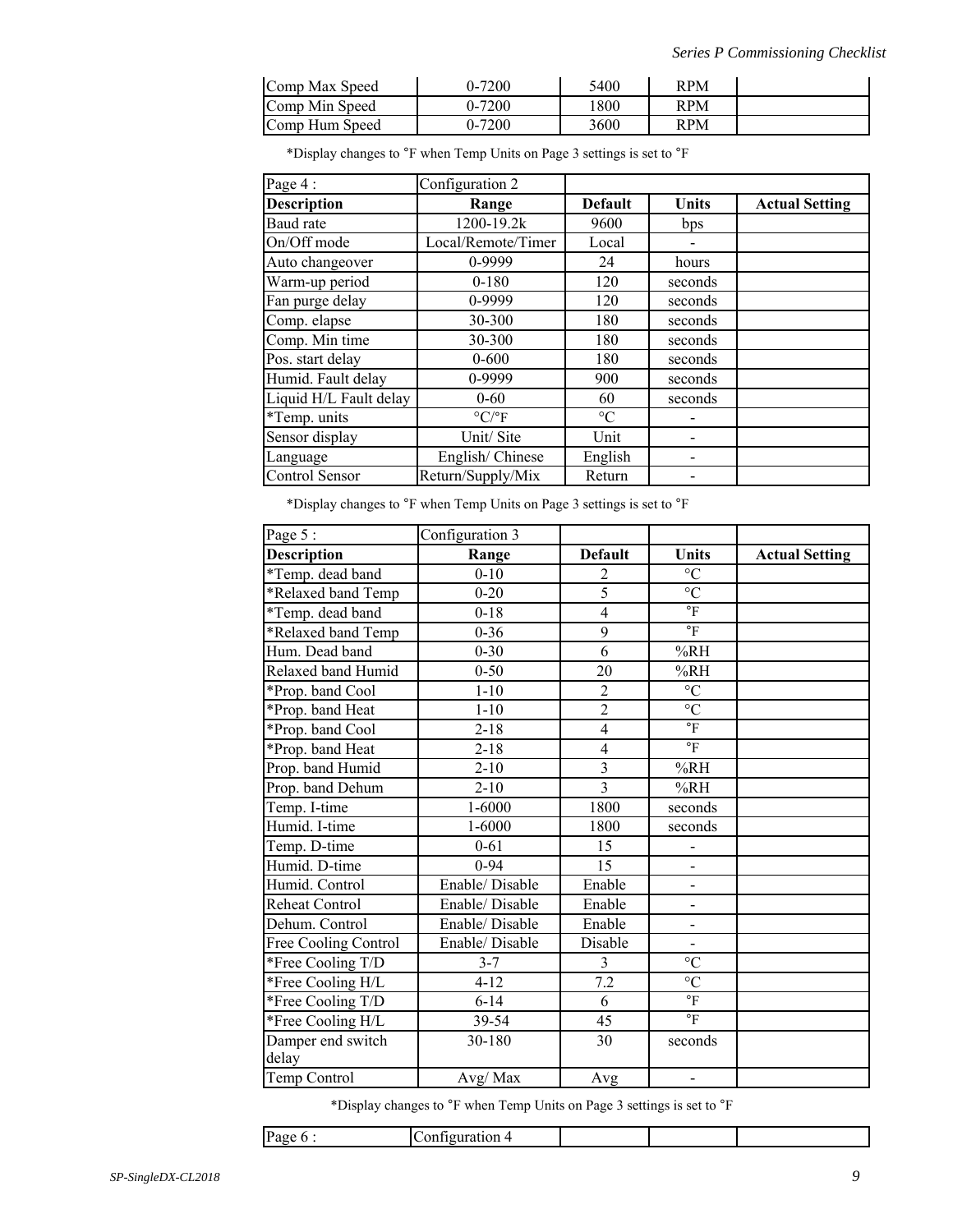#### *Series P Commissioning Checklist*

| <b>Description</b> | Range                | <b>Default</b>   | <b>Units</b>             | <b>Actual Setting</b> |
|--------------------|----------------------|------------------|--------------------------|-----------------------|
| <b>System Type</b> | CHW/Single/Dual      | Dual             |                          |                       |
| Control Mode       | Auto/Manual          | Auto             | $\overline{a}$           |                       |
| Restart delay      | 0-9999               | 10               | seconds                  |                       |
| Network address    | 1-99                 | $\mathbf{1}$     | $\mathbf{F}$             |                       |
| <b>Sensor Mode</b> | Local/Remote/Disable | Local            |                          |                       |
| Heater Min. On     | $0 - 100$            | $\mathbf{0}$     | $\frac{0}{0}$            |                       |
| Cool Min. On       | $0 - 100$            | $\overline{0}$   | $\overline{\frac{0}{0}}$ |                       |
| *R. Temp Hi limit  | 12-37                | 30               | $\overline{C}$           |                       |
| *R. Temp Low limit | $5 - 30$             | 15               | $\rm ^{\circ}C$          |                       |
| *R. Temp Hi limit  | 53-99                | 86               | $\mathsf{P}$             |                       |
| *R. Temp Low limit | 41-86                | 59               | $\mathrm{^{\circ}F}$     |                       |
| R. Humid. Hi limit | 50-90                | 70               | %RH                      |                       |
| R. Humid Lo limit  | 20-50                | 30               | %RH                      |                       |
| *S. Temp Hi limit  | $12 - 37$            | 30               | $\overline{C}$           |                       |
| *S. Temp Low limit | $5 - 30$             | 15               | $\overline{C}$           |                       |
| *S. Temp Hi limit  | 53-99                | 86               | $\mathrm{^{\circ}F}$     |                       |
| *S. Temp Low limit | 41-86                | 59               | $\mathrm{^{\circ}F}$     |                       |
| S. Humid. Hi limit | 50-90                | 70               | %RH                      |                       |
| S. Humid Lo limit  | 20-50                | 30               | %RH                      |                       |
| Volt Hi limit      | 102-120              | 115              | $\frac{0}{0}$            |                       |
| Volt Low limit     | 80-98                | 85               | $\frac{0}{0}$            |                       |
| Volt adjust        | 80-120               | 100              | $\frac{0}{0}$            |                       |
| *R. temp offset    | $+5/-5$              | $\overline{0}$   | $\rm ^{\circ}C$          |                       |
| *R. temp offset    | $+10/-10$            | $\overline{0}$   | $\circ$ F                |                       |
| R. hum offset      | $+10/-10$            | $\mathbf{0}$     | %RH                      |                       |
| *S. temp offset    | $+5/-5$              | $\overline{0}$   | $\rm ^{\circ}C$          |                       |
| *S. temp offset    | $+10/-10$            | $\boldsymbol{0}$ | $\mathrm{^{\circ}F}$     |                       |
| S. hum offset      | $+10/-10$            | $\overline{0}$   | %RH                      |                       |

\*Display changes to °F when Temp Units on Page 3 settings is set to °F

| Page 7:                   | Configuration 5 |                  |                          |                       |
|---------------------------|-----------------|------------------|--------------------------|-----------------------|
| <b>Description</b>        | Range           | <b>Default</b>   | Units                    | <b>Actual Setting</b> |
| *Max Superheat Temp       | $2 - 20$        | 10               | $\rm ^{\circ}C$          |                       |
| *Max Superheat Temp       | 36-68           | 50.0             | $\overline{\mathbf{F}}$  |                       |
| *Min Superheat Temp       | $1 - 10$        | 7                | $\rm ^{\circ}C$          |                       |
| *Min Superheat Temp       | $34 - 50$       | 44.6             | $\rm ^{\circ}F$          |                       |
| *Dehum SH offset          | $1 - 10$        | 6                | $\rm ^{\circ}C$          |                       |
| *Dehum SH offset          | $34 - 50$       | 42.8             | $\,{}^{\circ}\mathrm{F}$ |                       |
| E TX Max Step             | $0 - 750$       | 450              |                          |                       |
| E TX Min Step             | $0 - 750$       | 100              |                          |                       |
| Valve Adjust Time         | 10-360          | 60               | seconds                  |                       |
| <b>Initial Valve Step</b> | $0 - 750$       | 250              |                          |                       |
| Low Pressure Reset        | 20-100          | 60               | ps1                      |                       |
| E TX Valve Step           | $2 - 20$        | 4                |                          |                       |
| Comp1 VFD Speed           | 1200-7200       | $\boldsymbol{0}$ | rpm                      |                       |
| Comp 2 VFD Speed          | 1200-7200       | $\boldsymbol{0}$ | rpm                      |                       |
| Fan Run Time Reset        |                 |                  |                          |                       |
| Comp 1 Run Time Reset     |                 |                  |                          |                       |
| Comp 2 Run Time Reset     |                 |                  |                          |                       |
| Heater 1 Run Time Reset   |                 |                  |                          |                       |
| Heater 2 Run Time Reset   |                 |                  |                          |                       |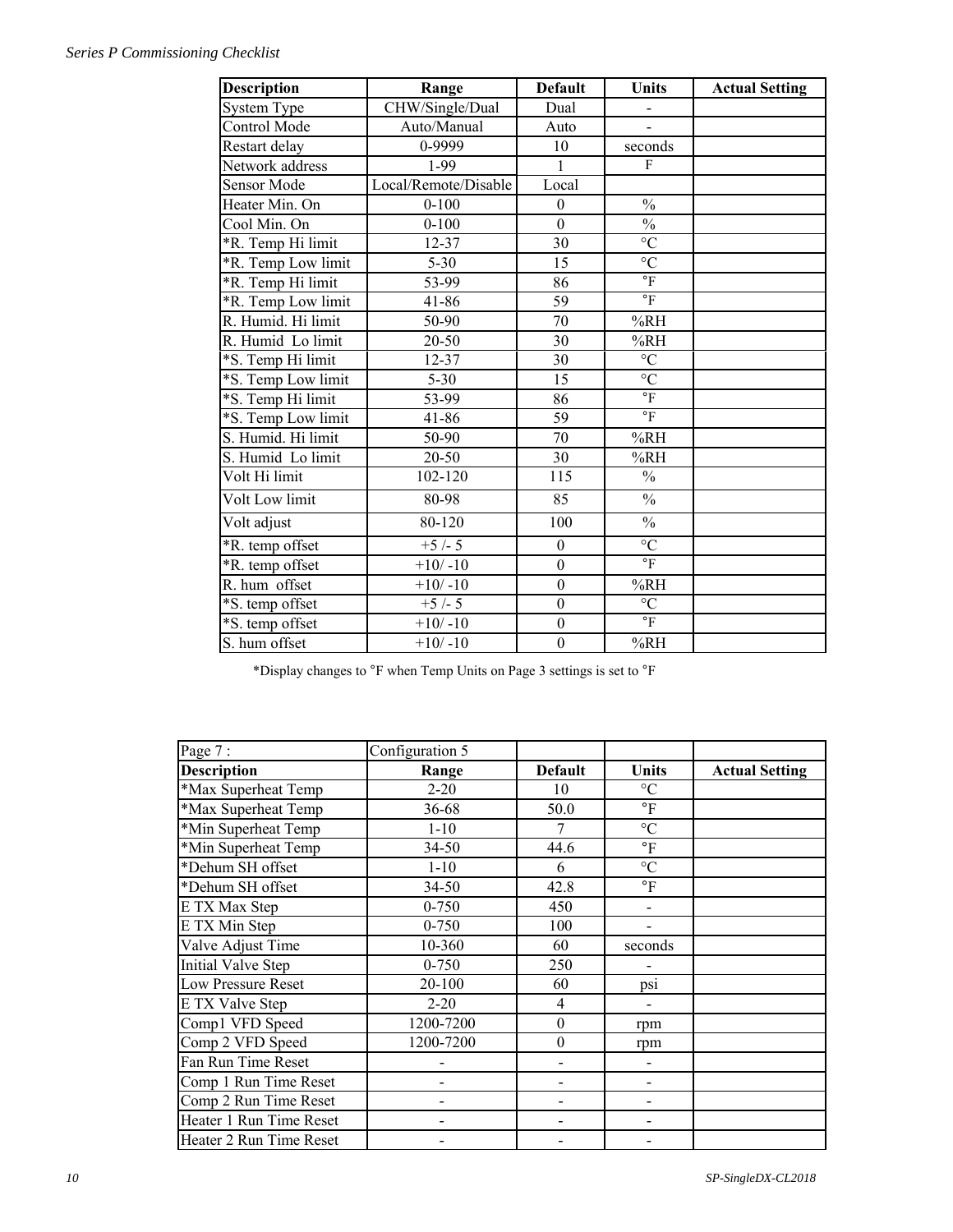| Heater 3 Run Time Reset |                          | - | - |  |
|-------------------------|--------------------------|---|---|--|
| Humid Run Time Reset    | $\overline{\phantom{a}}$ | - | - |  |

\*Display changes to °F when Temp Units on Page 3 settings is set to °F

#### *Special Notes on Site Conditions:*



 Use the space provided to record site conditions or aspects of the installation that you feel may pose a concern for the unit's proper operation. For example: Absence of adequate load, poor air flow, air short circuiting or obstructions, poor duct design, raised floor height, other cooling equipment in the space etc. Continued unit operation with improper conditions will void the manufacturer's warranty and may damage the equipment, or result in a reduced operating life of some components, leading to early equipment failure. Please contact our office at 1-800- 648-2584